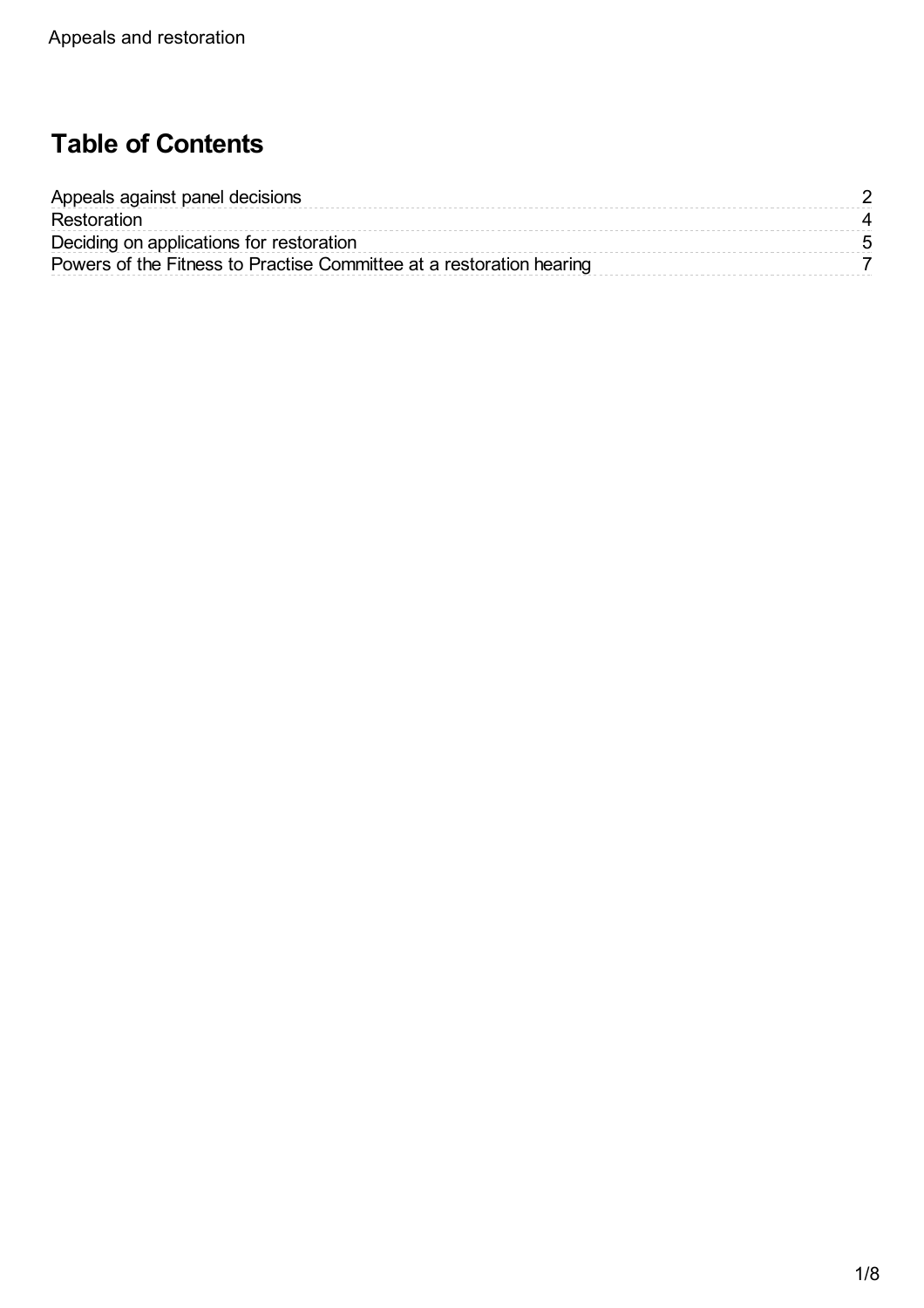

# <span id="page-1-0"></span>**Appeals against panel decisions**

Reference: APP-1 Last Updated: 03/02/2021

A nurse, midwife or nursing associate can appeal against the outcome of a final hearing to the court.

In the case of a final substantive order, the nurse, midwife or nursing associate can appeal to:<sup>1</sup>

- The High Court in England and Wales
- The High Court Justice in Northern Ireland
- Court of Session in Scotland.

In the case of an order to remove a person from the register or an order to amend the register where an entry has been fraudulently procured or incorrectly made, a nurse, midwife or nursing associate can appeal to the county court or in Scotland to a sheriff. 2

If the nurse, midwife or nursing associate wants to appeal against a final committee decision (or a decision on [review](https://www.nmc.org.uk/ftp-library/reviews/substantive-order-reviews/)), they have to do so within 28 days, unless the court decides that there are exceptional circumstances to justify extending the time period.<sup>3</sup> This 28 day period starts from the day after the date on the letter informing the nurse, midwife or nursing associate of the outcome of the hearing. If the last of the 28 days falls on a day when the court office is closed, such as a weekend or bank holiday, then we consider that the next working day will be the last day of the appeal period.

### **Interim orders**

If a nurse, midwife or nursing associate appeals the outcome of a final hearing, they might be on an interim order until the appeal is determined. For more information about this see our guidance on:

- Interim orders after [sanction](https://www.nmc.org.uk/ftp-library/sanctions/interim-orders-after-a-sanction-is-imposed/)
- Early reviews of a [substantive](https://www.nmc.org.uk/ftp-library/reviews/substantive-order-reviews/early-review/) order following an appeal

### **Appeals by the Professional Standards Authority (PSA)**

The Professional Standards Authority (PSA) routinely reviews all our fitness to practise [decisions](https://www.nmc.org.uk/about-us/governance/oversight/psa/) along with those of other health and social care regulators. It has the power to appeal against a final decision by one of our practice committees if it considers it is not sufficient for the protection of the public.<sup>4</sup>

The PSA may only do this during a 40 day period, which begins on the last day of the nnurse, midwife or nursing associate's appeal period.<sup>5</sup> In situations where the nurse, midwife or nursing associate does not have a right to appeal, the PSA has 56 days, beginning on the day after the date on the letter informing the nurse, midwife or nursing associate of the outcome of the hearing.<sup>6</sup>

We may refer a panel's decision to the PSA in circumstances where we consider a decision is not sufficient to meet our objectives. Our objectives are to:

- Protect the health, safety and well-being of the public
- Maintain public confidence in the profession concerned
- Maintain proper standards and conduct for members of that profession.
- We will make this decision in line with the PSA Section 29 Process and [Guidelines.](https://www.professionalstandards.org.uk/docs/default-source/section-29/section-29-general/decisions-about-regulated-practitioners.pdf?sfvrsn=2)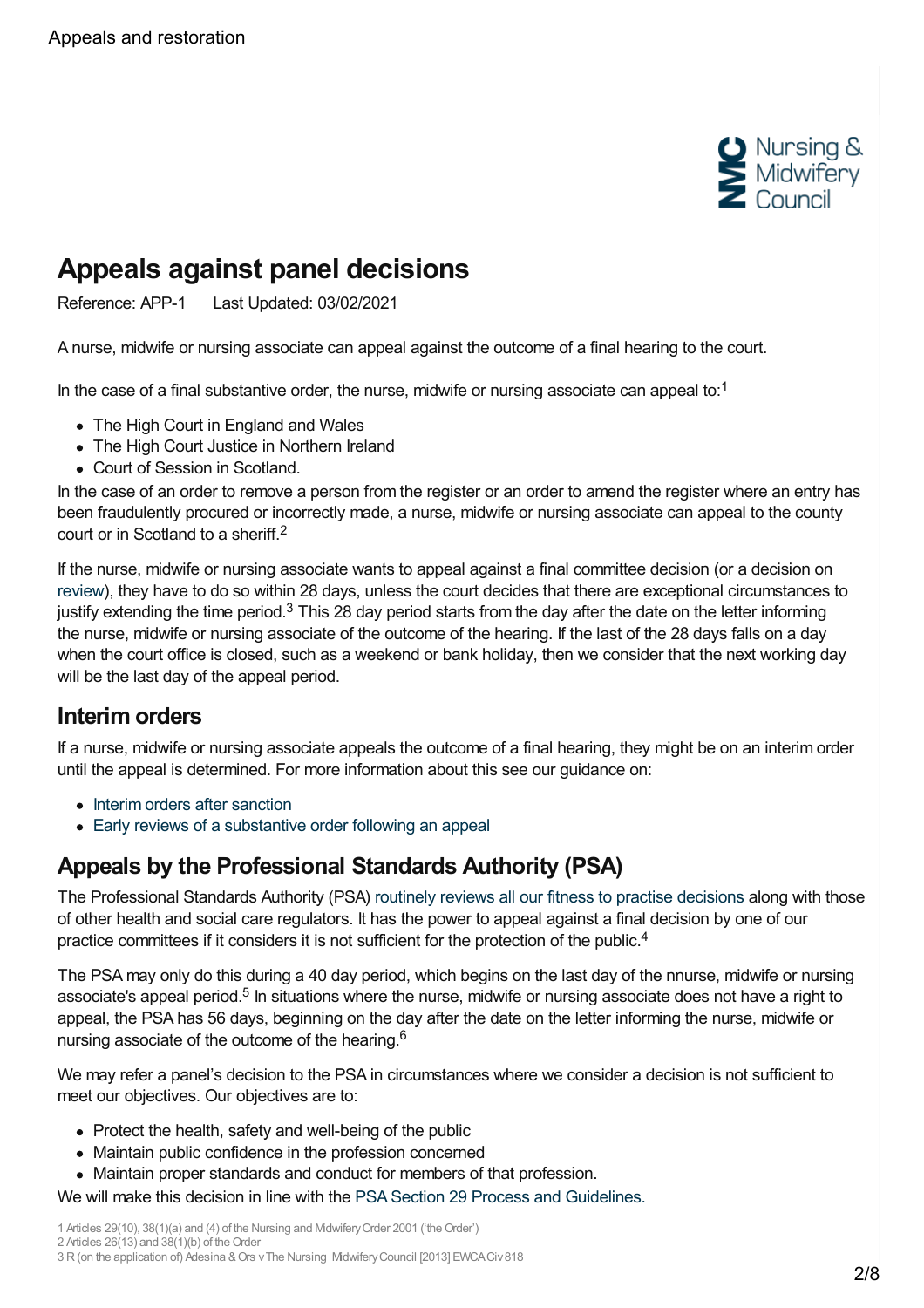### Appeals and restoration

4 s29(4) National Health Service Reform and Health Care Professions Act 2002

- 5 s29(6)(a) National Health Service Reform and Health Care Professions Act 2002
- 6 s29(6)(b) National Health Service Reform and Health Care Professions Act 2002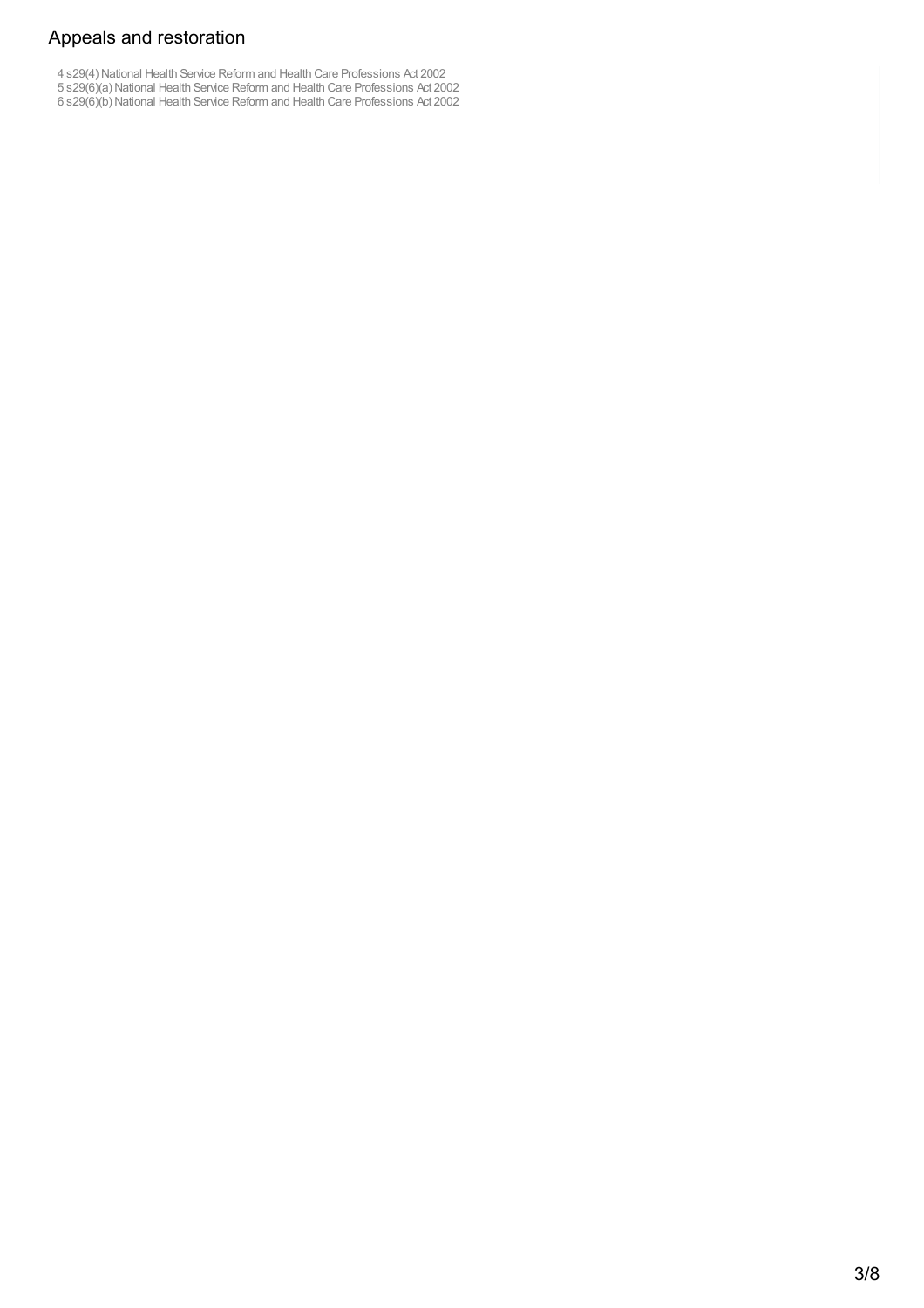

# <span id="page-3-0"></span>**Restoration**

Reference: APP-2 Last Updated: 11/01/2018

If a person has been struck off the register and wishes to return to the nursing or midwifery professions, they must apply for restoration to the register.<sup>1</sup>

Applications for restoration can only be made after five years have passed since the striking-off order came into force.<sup>2</sup> Only one application will be considered in any 12 month period.<sup>3</sup>

A panel of the Fitness to Practise Committee will consider the [application](https://www.nmc.org.uk/ftp-library/appeals-restoration/restoration/deciding-on-applications-for-restoration/) for restoration, which will determine whether the applicant should be able to apply for [readmission](https://www.nmc.org.uk/ftp-library/appeals-restoration/restoration/powers-of-the-fitness-to-practise-committee-at-a-restoration-hearing/) to the register. The Committee has a range of powers once it has considered the application.

The purpose of a restoration hearing is to consider whether, looking at the circumstances that led to the strikingoff order, the applicant is a fit and proper person to practise as a nurse, midwife or nursing associate, and whether they meet the other requirements for restoration.<sup>4</sup> When considering restoration applications the panel's role is to make sure that the health, safety and wellbeing of members of the public is protected, and that public confidence in the professions, and proper standards and conduct are maintained.

A restoration hearing is not an opportunity for the applicant to appeal the original striking-off order. The purpose of a restoration hearing is not to reassess the finding of fact or the decision of the panel at the initial hearing.

1. Article 33(1) of the Nursing and Midwifery Order 2001 (the Order)

2. Article  $33(2)(a)$  of the Order

3. Article  $33(2)(b)$  of the Order

4. Article 33(5) of the Order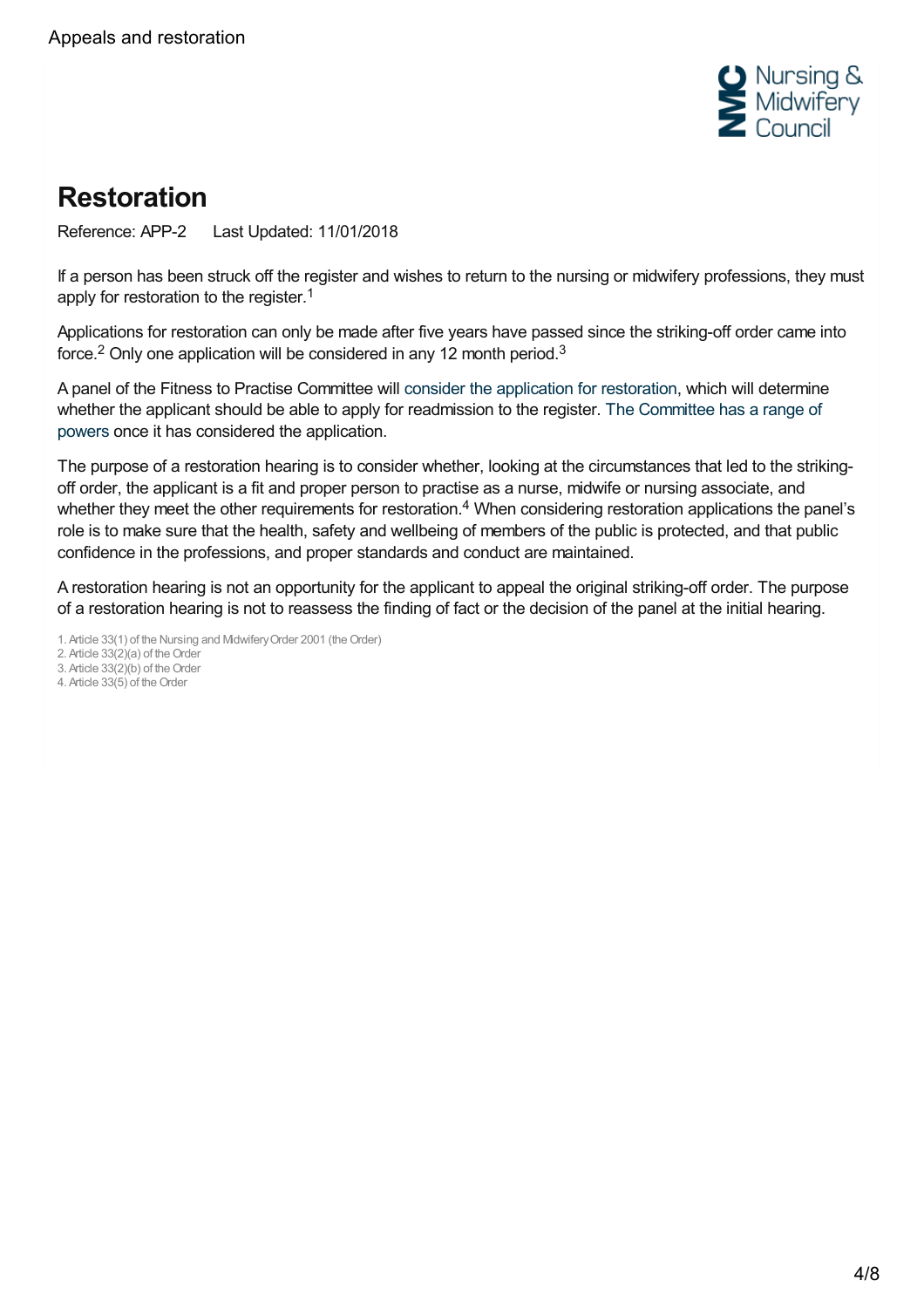

# <span id="page-4-0"></span>**Deciding on applications for restoration**

Reference: APP-2a Last Updated: 28/01/2020

#### **In this guide**

- Order of [proceedings](#page-4-1) at restoration hearings
- Is the [applicant](#page-4-2) a fit and proper person?
- Other [requirements](#page-5-0) for restoration

## <span id="page-4-1"></span>**Order of proceedings at restoration hearings**

Unless the panel decides otherwise, the order of proceedings at a restoration hearing is:<sup>5</sup>

- the case presenter informs the panel of the background to the case and directs the panel to any relevant evidence, including decisions, reasons or if needed, transcripts of previous substantive or restoration hearings
- the applicant presents evidence to support their application for restoration. If the applicant was struck off the register because their fitness to practise was impaired by their health, they should present any medical evidence they want to rely on, which it is their responsibility to obtain, at this stage.
- the panel deliberates in private and announces its decision in public, setting out its reasons.

### <span id="page-4-2"></span>**Is the applicant a fit and proper person?**

In addition to the other [requirements](#page-5-0) for restoration, the applicant must show that they are a fit and proper person to practise as a nurse, midwife or nursing associate. The panel must consider this in the context of a previous decision that the applicant's conduct (or other fitness to practise concern) was fundamentally incompatible with continuing to be registered as a nurse, midwife or nursing associate.

In deciding whether the applicant is now a fit and proper person to practise as a nurse, midwife or nursing associate, the Fitness to Practise Committee needs to consider our overarching objective of public protection and explain how its decision fits with that objective. This means that when it looks at the relevant factors listed below, the panel needs to show how it has taken account of our objectives to promote and maintain public confidence in the nursing and midwifery professions, proper professional standards for those professions, as well as the health, safety and wellbeing of members of the public.<sup>6</sup>

The following factors should be considered:

- the extent to which the applicant has demonstrated insight and addressed the concerns which led to the striking-off order (using the guidance on insight and [strengthened](https://www.nmc.org.uk/ftp-library/understanding-fitness-to-practise/insight-and-strengthened-practice/) practice),
- the period of time since being struck off and any previous restoration application,
- the applicant's employment history since they were removed from the register,
- the efforts the applicant has made to keep up to date with professional practice,
- taking into account the above factors, whether the applicant would be able to practise safely as a nurse, midwife or nursing associate in the future, and
- whether, in the context of the concerns that led to the previous striking-off order, public confidence in the nursing or midwifery professions would be undermined if the applicant was restored to the register. There is a spectrum of concerns which lead to a nurse, midwife or nursing associate being struck off the register. At one end, some cases may be just serious enough to end in a striking-off order. At the other, there may be cases which are so serious that it may be difficult to see how the nurse, midwife or nursing associate could ever be restored to the register.<sup>7</sup>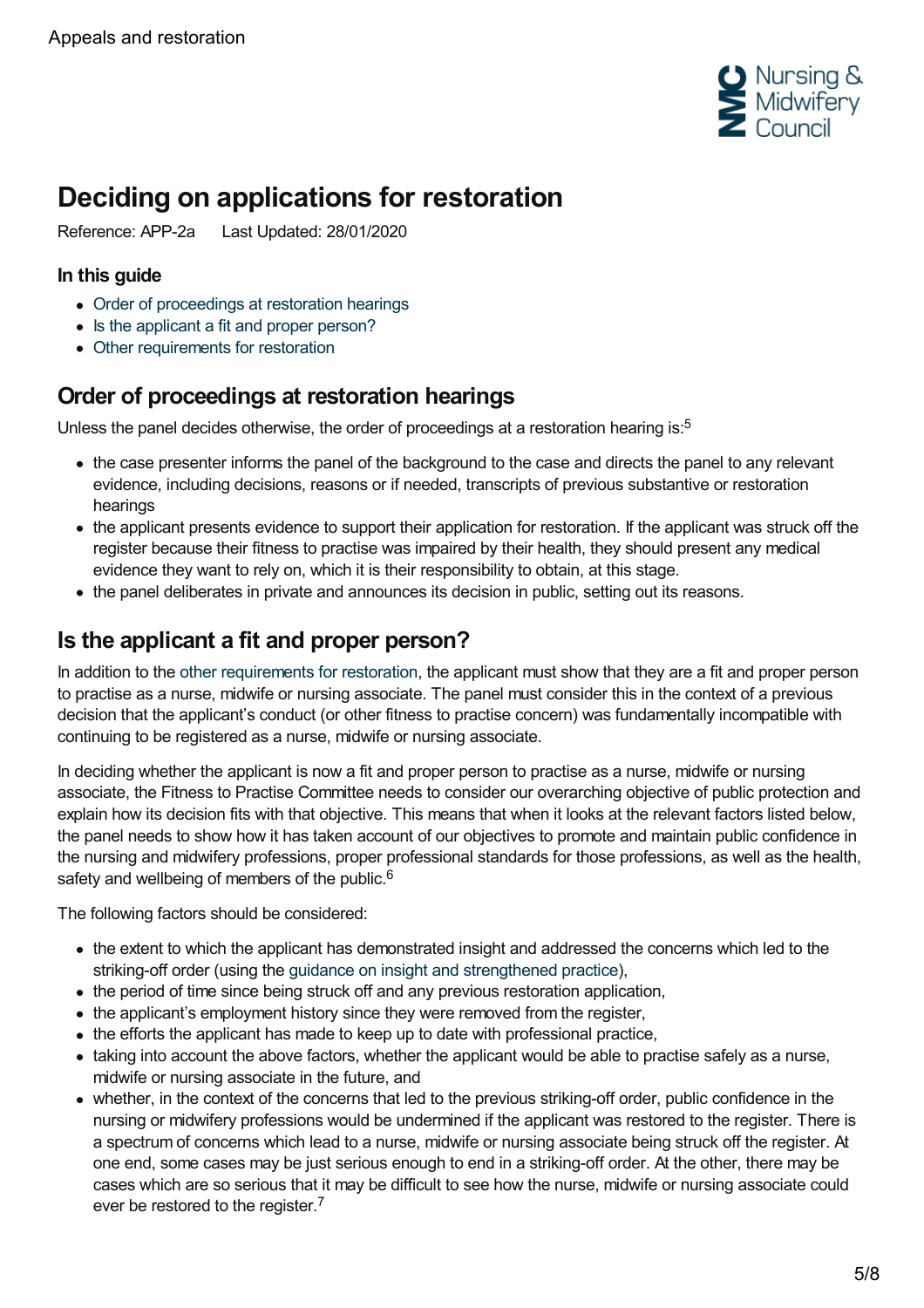## <span id="page-5-0"></span>**Other requirements for restoration**

For their application to be successful, as well as showing that they are a fit and proper [person](#page-4-2) to practise as nurse, midwife or nursing associate, the applicant must show that they meet the following additional requirements for restoration, which form part (but not all) of the requirements for applications for first registration.<sup>8</sup>

- **An approved qualification which was awarded in the last five years**, or if their qualification was awarded earlier, have satisfied the requirements for additional education or training and experience as set out in the NMC's return to practice standards.<sup>9</sup>
- **Capable of safe and effective practice as a nurse, midwife or nursing associate.** This includes showing that they meet the required practice standards and can provide evidence that they meet the NMC's health and character [requirements](https://www.nmc.org.uk/globalassets/sitedocuments/registration/character-and-health-decision-making-guidance.pdf). The panel should consider our [guidance](https://www.nmc.org.uk/globalassets/sitedocuments/registration/character-and-health-decision-making-guidance.pdf) on this question.
- **The necessary knowledge of English.** The applicant will have to show that they meet our English language requirements. This can be through evidence of having undertaken nursing or midwifery training in the UK or having completed a Return to Practice programme in the UK.<sup>10</sup> Alternatively, other evidence could be provided, such as language test results which demonstrate the necessary knowledge of English. [Guidance](https://www.nmc.org.uk/ftp-library/understanding-fitness-to-practise/fitness-to-practise-allegations/not-having-the-necessary-knowledge-of-english/) on this standard is available.
- 1.Rule 25 of the Nursing and MidwiferyCouncil (Fitness to Practise) Rules 2004 (FtPRules)

<sup>2.</sup>General Medical Council vChandra [2018] EWCACiv1898

<sup>3.</sup>General Medical Council vNooh [2017] EWHC2948 (Admin)

<sup>4.</sup> Article 9(2)(a), (b) and (ba) of the Order

<sup>5.</sup> Article 33 (6) of the Order

<sup>6.</sup> Successful completion of a return to practice course is listed as evidence of knowledge of English for [readmission](https://www.nmc.org.uk/globalassets/sitedocuments/registration/language-requirements-guidance.pdf) to the register in the guidance on registration language requirements.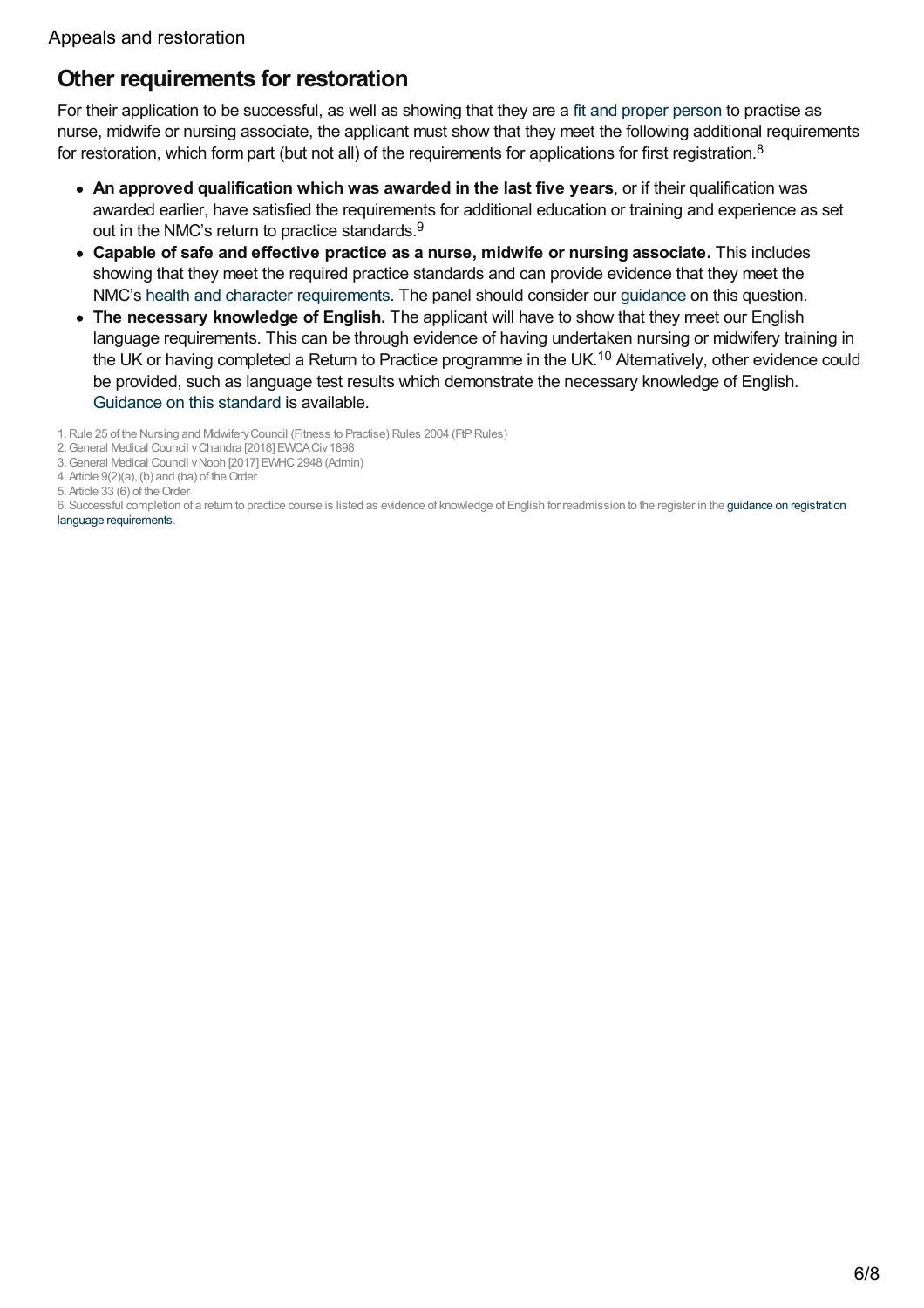

# <span id="page-6-0"></span>**Powers of the Fitness to Practise Committee at a restoration hearing**

Reference: APP-2b Last Updated: 28/01/2020

#### **In this guide**

- [Overview](#page-6-1)
- Grant the [application](#page-6-2) for restoration
- Grant the [application](#page-6-3) subject to the applicant satisfying the NMC's return to practice standards
- Grant the [application](#page-6-4) and impose a conditions of practice order
- Grant the [application](#page-7-0) subject to the applicant satisfying the NMC's return to practice standards and impose a conditions of practice order
- Refuse the [application](#page-7-1)

### <span id="page-6-1"></span>**Overview**

Panels dealing with an application for restoration have a range of powers available to them, depending on whether they find that the applicant has satisfied the fit and proper person test, and the other requirements for restoration.

If they are satisfied, they may grant the application or grant the application subject to the applicant satisfying [requirements](https://www.nmc.org.uk/standards-for-education-and-training/standards-relating-to-return-to-practice/return-to-practice-courses/) for additional education or training and experience as set out in the NMC's return to practice standards. They also have the power to grant the application and impose a conditions of practice order. They could, if needed, grant the application subject to the applicant satisfying the return to practice standards and impose a conditions of practice order.

If the applicant does not meet the fit and proper person test, or has not satisfied the other requirements for restoration, the panel must refuse the application. These powers are explained in more detail below.

# <span id="page-6-2"></span>**Grant the application for restoration**

This means that the applicant will become effective on our register, with no restrictions on their practice, once they have met the [readmissions](https://www.nmc.org.uk/registration/returning-to-the-register/checklist-of-requirements/) requirements and their readmission application has been accepted by a Registrar. 10

#### <span id="page-6-3"></span>**Grant the application subject to the applicant satisfying the NMC's return to practice standards**

Panels may direct the applicant to satisfy requirements for additional education or training and experience as set out in the NMC's return to practice [standards](https://www.nmc.org.uk/standards-for-education-and-training/standards-relating-to-return-to-practice/return-to-practice-courses/).<sup>11</sup> If the panel makes this direction the applicant must either complete a return to practice course or pass the test of competence before they can re-join the register.<sup>12</sup>

It is important to note that this is not a conditions of practice order, but a requirement which must be satisfied before the applicant can re-join the register. Conditions of practice orders should not be used to require the applicant to complete a return to practice course or to take a test of competence. In the context of restoration applications, the purpose of the return to practice course or completing a test of competence is to address the fact that the applicant's qualification in nursing or midwifery is likely to be more than five years old.

## <span id="page-6-4"></span>**Grant the application and impose a conditions of practice order**

Panels may impose a conditions of practice order which will come into force when the applicant joins the register.<sup>13</sup> As an applicant's registration only becomes effective once the readmission requirements are met,